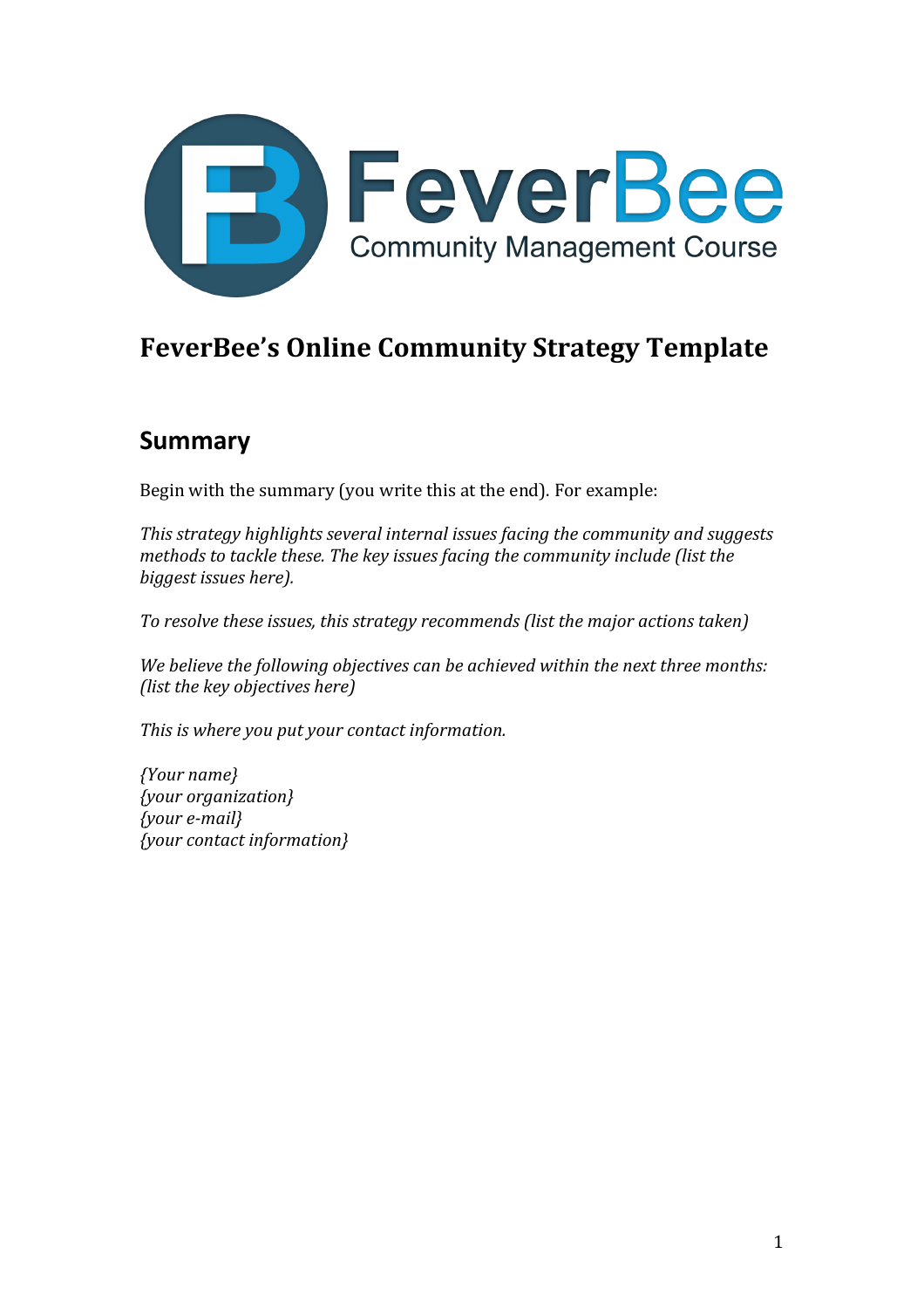# **CONTENTS**

| 2.0        |  |
|------------|--|
|            |  |
|            |  |
|            |  |
|            |  |
|            |  |
|            |  |
| <b>3.0</b> |  |
|            |  |
|            |  |
|            |  |
|            |  |
|            |  |
|            |  |
|            |  |
|            |  |
|            |  |
|            |  |
| 4.0        |  |
|            |  |
|            |  |
|            |  |
|            |  |
|            |  |
|            |  |
|            |  |
|            |  |
|            |  |
|            |  |
|            |  |
|            |  |
| 5.0        |  |
|            |  |
|            |  |
|            |  |
|            |  |
|            |  |
|            |  |
|            |  |
|            |  |
|            |  |
|            |  |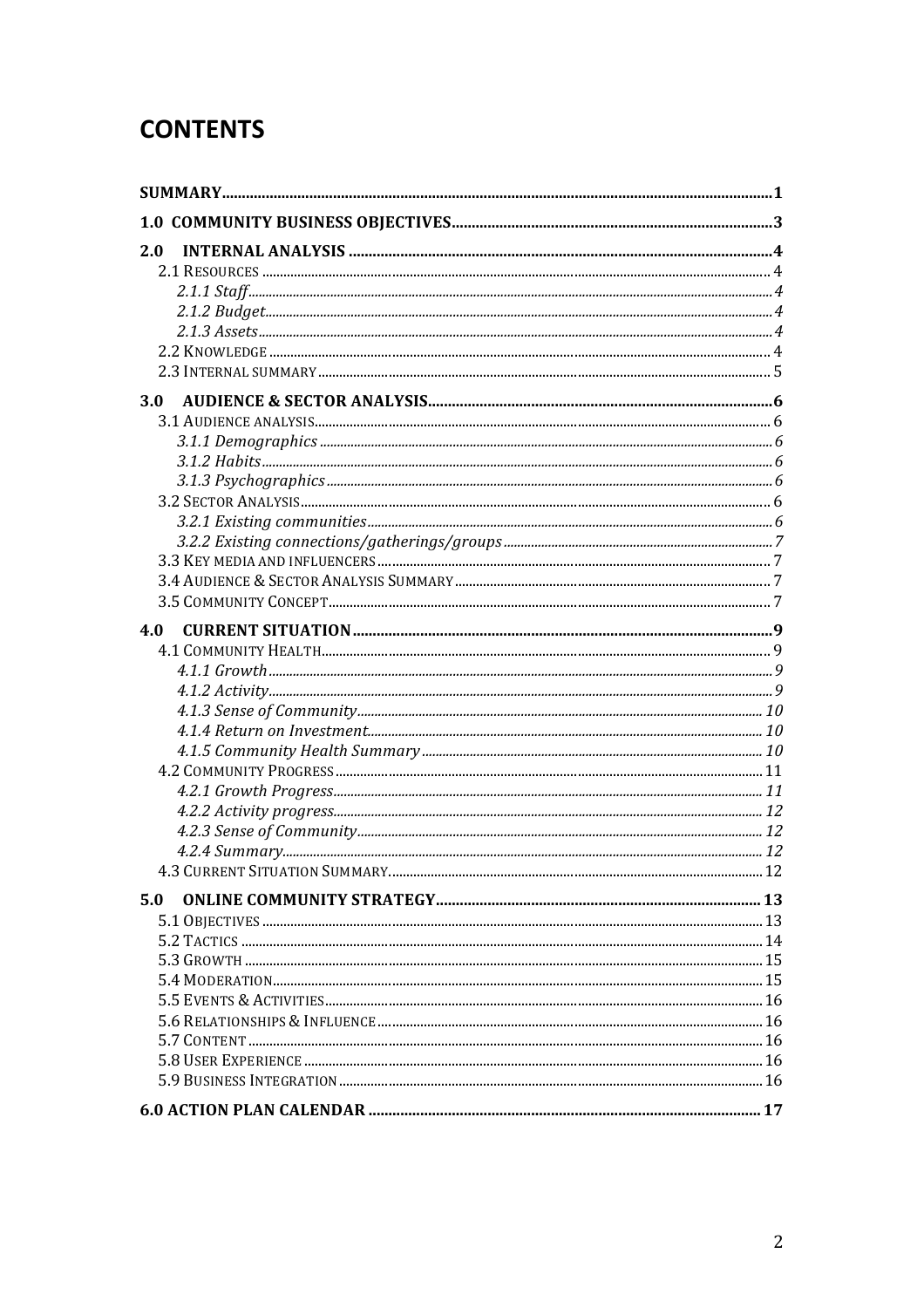# **1.0 Community Business Objectives**

You begin by reviewing or establishing the objectives. You want to connect the objectives to clear ROI metrics. If they're not, then criticize these and stress the need to better identify the objectives that logically linked to increased revenue, reduced costs, or fulfillment of the organization's mission (non-profits only).

Very often, the objectives are a few layers removed from the actual ROI e.g. (increase engagement). In this case, you need to highlight how that engagement helps the organization such as increased repeat purchases.

The objectives should be one of the following:

- Increased retention<br>• Increase repeat pure
- Increase repeat purchases
- New revenue opportunities
- Attract new customers
- Reduced marketing costs\*
- Reduced customer-service costs
- Feedback and innovation<br>• Recruitment
- Recruitment
- Improved productivity (internal)
- Decrease staff turnover (internal)<br>• Fulfilment of mission (non-profit of
- Fulfilment of mission (non-profit only!)

You can have more than one objective, but not more than three. List the objectives by order of priority. This should have a clear link to the broader organization's strategy. If the organization is hemorrhaging customers, a community can improve retention rates, for example.

You might even be able to make value-based projects here. For example, what is average customer spending per year? Now you know that  $\{x\}$  members could lead to  $\{x\}$  increase in revenue.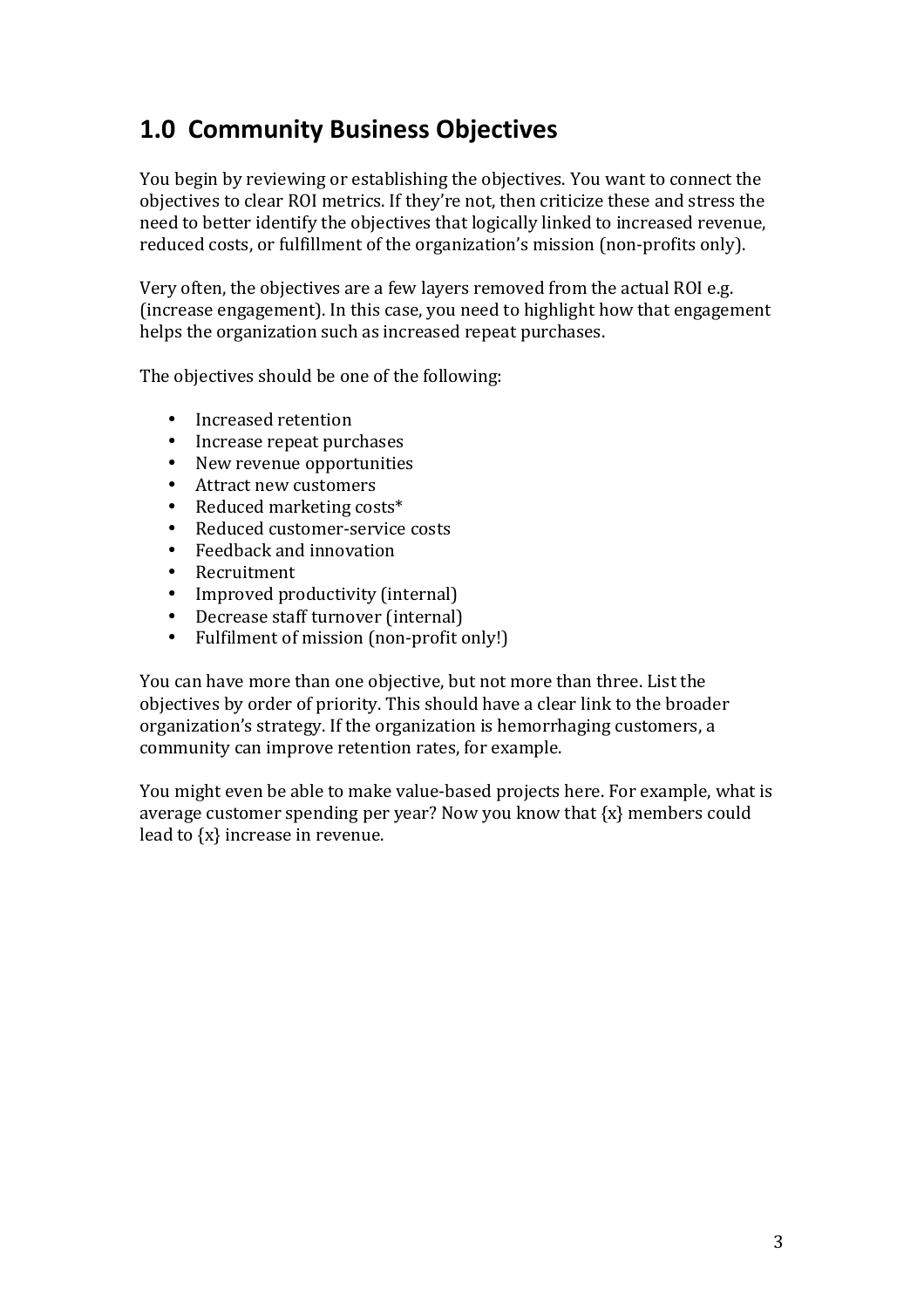# **2.0 Internal Analysis**

Before you review the community or the audience, review the organization. Most communities die because their organizations can't support them. Specifically, you want to check if the organization has the resources, skills, and knowledge they need to develop a successful community.

### **2.1 Resources**

There are two key resources here; people and money. In addition to these, you can also review other assets the organization is/isn't using effectively.

### **2.1.1 Staff**

First check the size of the community team, interview each member to identify their experience in community management, ask them about their current plans of action and write up your findings.

Sometimes everything is fine, sometimes training is required. You also want to get an idea of their level of passion for the topic and the community. Look at whether they have previously participated in this topic beyond the level required by their work.

### **2.1.2 Budget**

Now check the budget for the community. A community isn't expensive, but it's not free neither. It helps to be able to have a budget to support platform development, a growing community team, and the ability to help the community in other ways (e.g. free samples, events etc...).

We usually look for around \$20k - \$50k in platform development costs, \$60k per year in staff costs and \$20k in community support costs in addition to our own fee – but this varies wildly by the organization and their ambitions.

### **2.1.3 Assets**

In addition to the important two above, review what other assets they have and whether they're being effectively used. These assets include:

- Existing audiences (on any platform)
- Exclusives (to give to the community first)
- Existing contacts with prolific figures
- Strong brand familiarity/reputation

## **2.2 Knowledge**

This part is a little more difficult. You have to understand if the organization as a whole *gets* and supports the community. This usually means interviewing stakeholders (if they wont be interviewed, that's a bad sign).

Specifically you want to find out if this: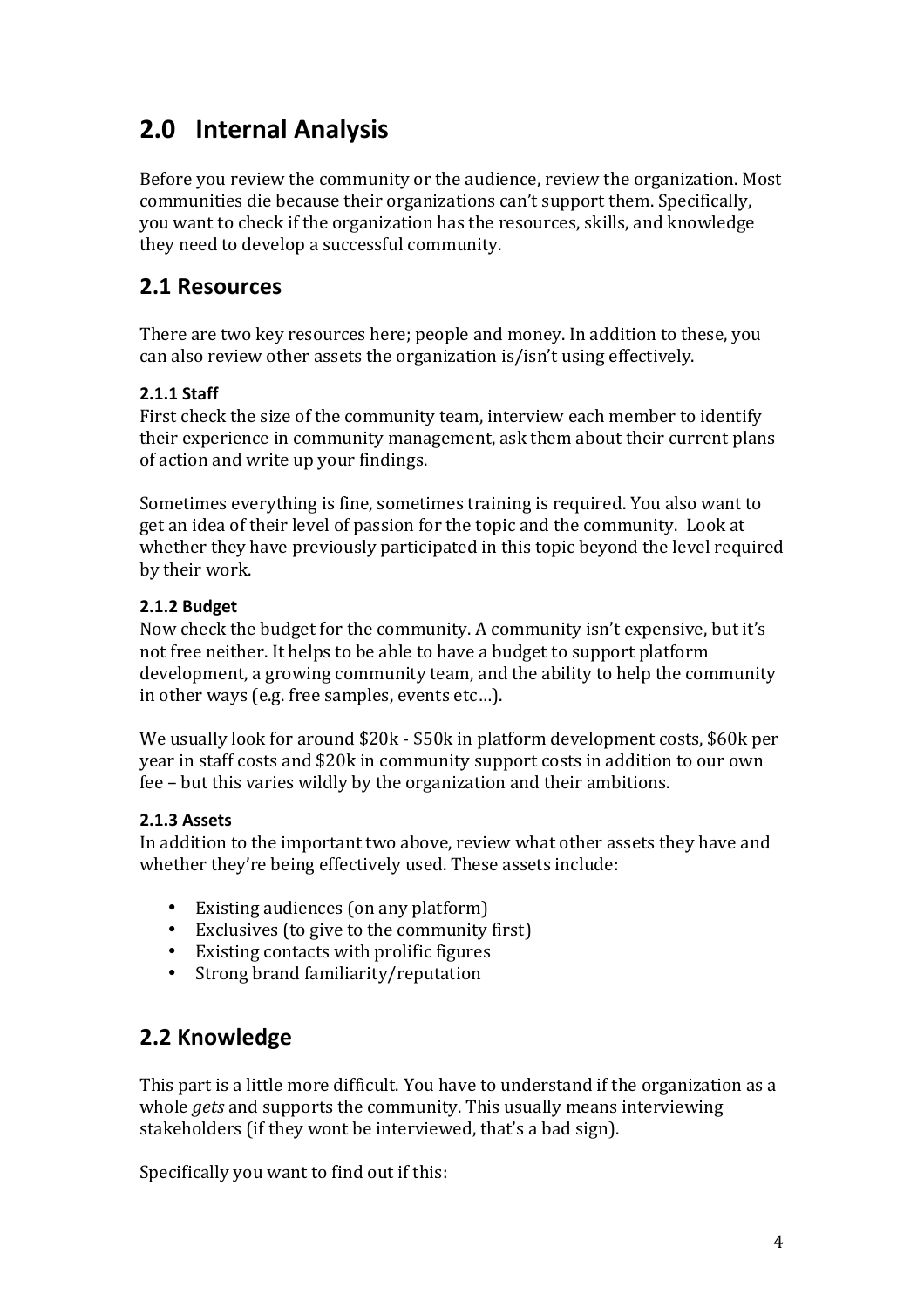- Agree and understand the business objectives.
- Agree and understand the time-frame
- Agree and understand the means of measuring the success.
- Understand what the community is (compared with other social approaches)
- Understand how to participate (e.g. not spam the community)

We often make our clients sign a physical document stating that they know and agree to the above statements.

### **2.3 Internal summary**

Now summarize what you've just written. Skip the parts that are fine, focus on what needs to be improved. This usually involves internal meetings and/or internal training to resolve.

Don't worry about fixing these problems yet, we cover that later. Right now just highlight any concerns you have.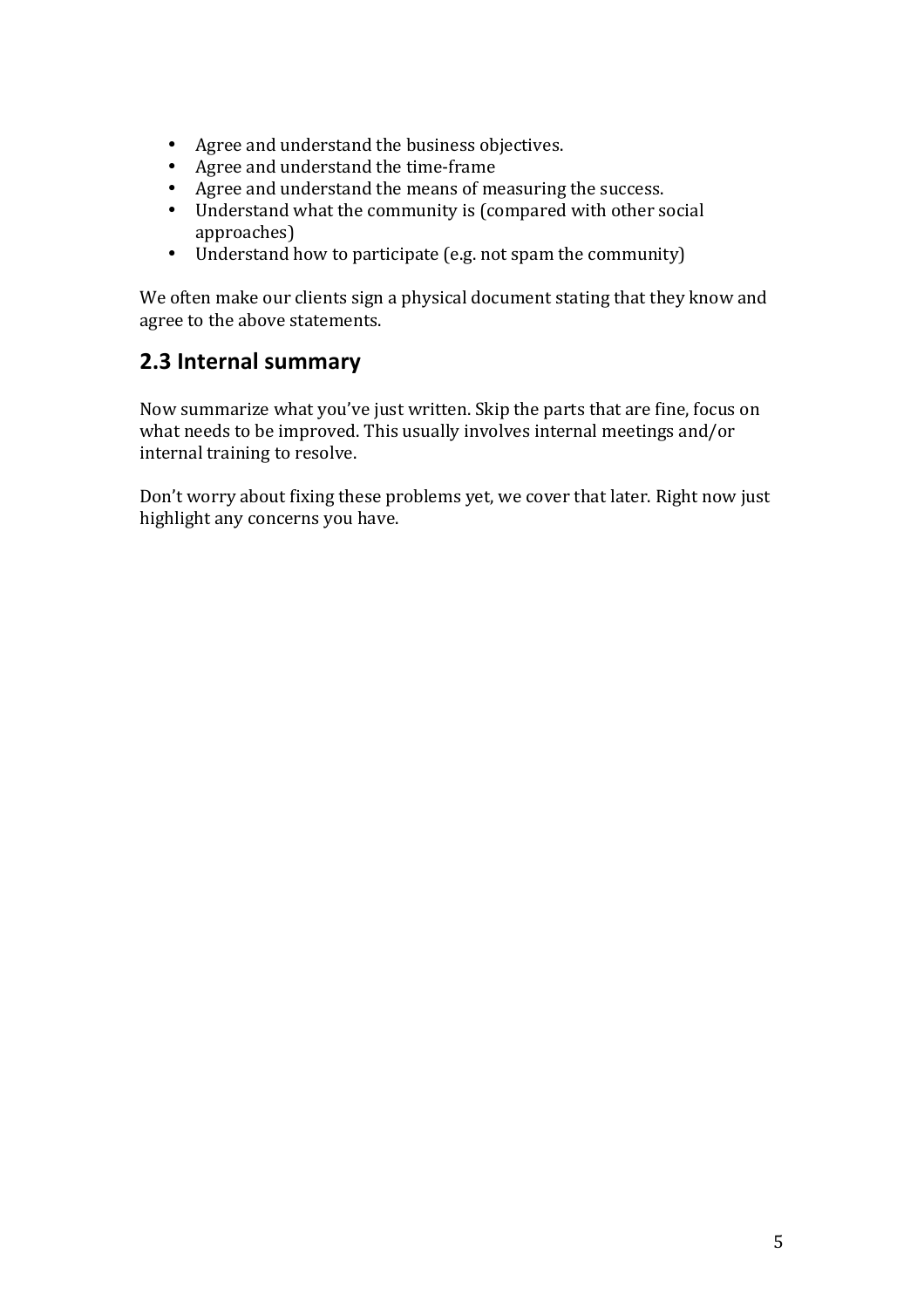# **3.0 Audience & Sector Analysis**

Review the audience and sector to determine if the concept is in line with the needs of the audience, the position is right, or (for new communities) what you need to do to create a successful community.

This process requires observational/data analysis, surveys, and lives interviews with members of the target audience. The information collected should be included with this strategy document. We have included our template documents at the end of this strategy. Be sure to include any footnote references in this document as well.

## **3.1 Audience analysis**

### **3.1.1 Demographics**

Using existing data, advertising data from similar sites, traffic analysis, or reports of your target audience, identify the demographics of your audience. Pay particular note to clusters of demographics especially those that may be underserved by existing communities or feel a unique identity from other communities. 

Report your kind findings here along with any relevant implications concerning their use of technology, communities, or participation in the topic.

### **3.1.2 Habits**

Using survey data, review the habits of your audience. What does the audience do in their lives? What are their jobs, practices, most likely time of internet use, and other relevant activities.

Report vour findings in this section. Again, look specifically for unique clusters of people within your audience.

### **3.1.3 Psychographics**

Using interviews with at least 10 members of the target audience, identify the hopes, fears, aspirations, and opinions of your members on different topics. Again, try to identify clusters of people that share the same viewpoints on topical issues. Report your key findings and highlight the possibility of building content, discussions, or activities based upon this material.

## **3.2 Sector Analysis**

### **3.2.1 Existing communities**

Search for existing communities in this topic. Use keyword search analysis to identify a range of likely terms. Then use Google to search for the topic name followed by the words forum, fans, community, group, association, events, meetups and other terms. Also search for the topic on Facebook, LinkedIn, Google+ and Meetup.com. Identify any other possible groups. Also identify what type of community this is (place, practice, action, interest, or circumstance).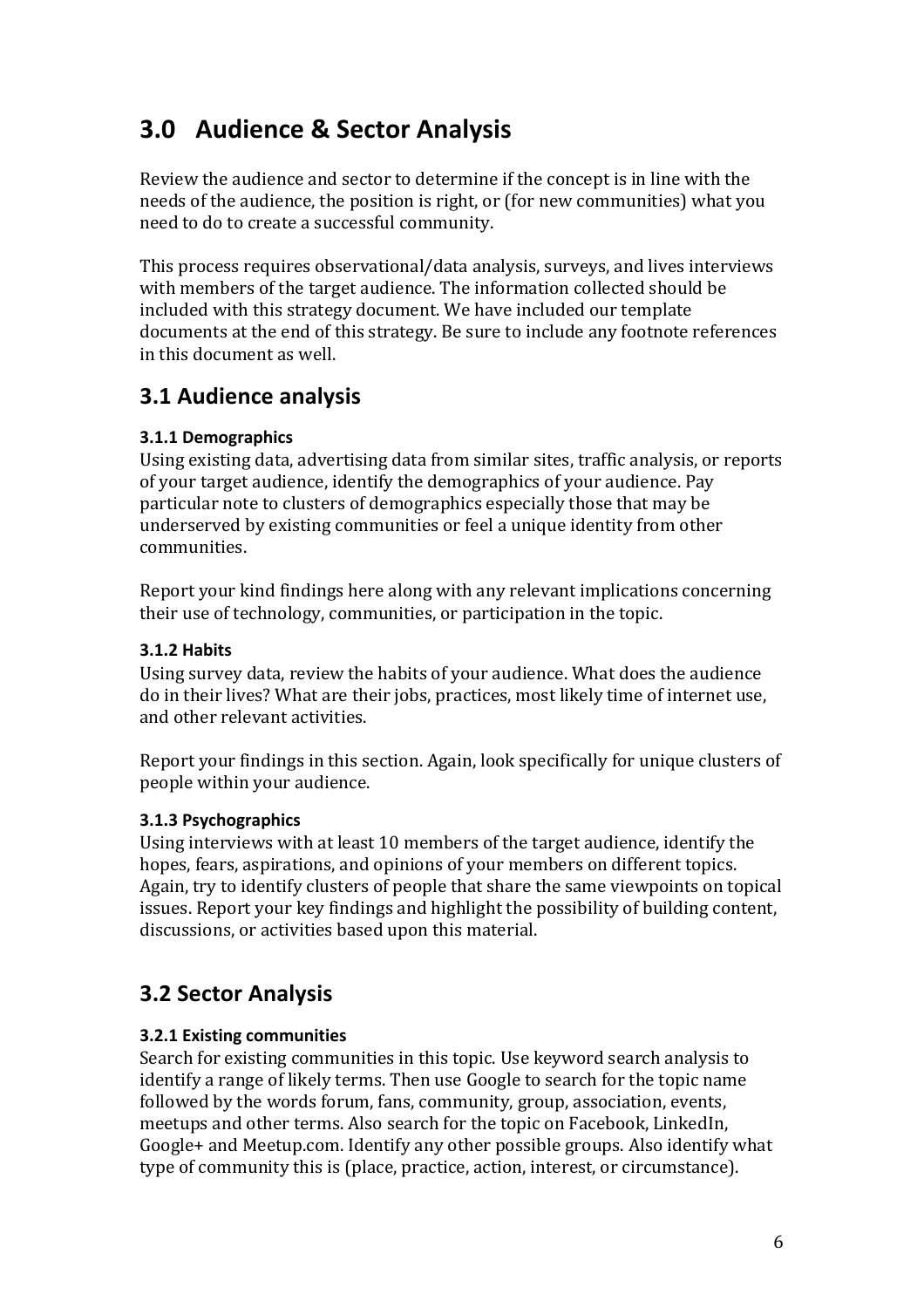#### **3.2.2 Existing connections/gatherings/groups**

Ask members in your interviews how they currently interact with each other. Look for existing groups and offline networks. Note those you find here

### **3.3 Key media and influencers**

Ask the target audience where they get their information about the topic. Note the responses. Also use sites like alltop.com and your own searches  $\{top\}$  + blog  $/$  {top 10 {topic} blogs to identify the most popular sites about your interest.

Review these sites to identify the key people within this sector. These will be those whom are mentioned most frequently in these sites or participate in interviews within that sector. You want to identify those that have the most power, have the largest followings, or make particularly unique contributions within that field.

### **3.4 Audience & Sector Analysis Summary**

Now summarize your findings from your research. If this is for an existing community, compare the audience and sector analysis against the community concept. Highlight any disparities you find. If it is for a new community, then we will use this information to create the community concept.

## **3.5 Community Concept**

This section is for new communities only. You need to answer the following questions:

### **What will the community be about?**

This should be based upon the interest identified by the audience. This interest should be something that audiences mentioned frequently. It should be something that members spend a lot of time on (habits), spend a lot of money on, is emotionally provocative (psychographics), or is representative of the members' identity (psychographics.

### **Who is the community for?**

This should be based upon two qualifiers i.e. This is a community for  $\{x\}$  whom  $\{y\}$ . This is based upon your audience analysis. You want to target the community's effort at a very specific cluster to get the community started. Your sentence should read:

*This is a community for {demographics/habits/psychographics} that/whom {demographics/habits/psychographics}.*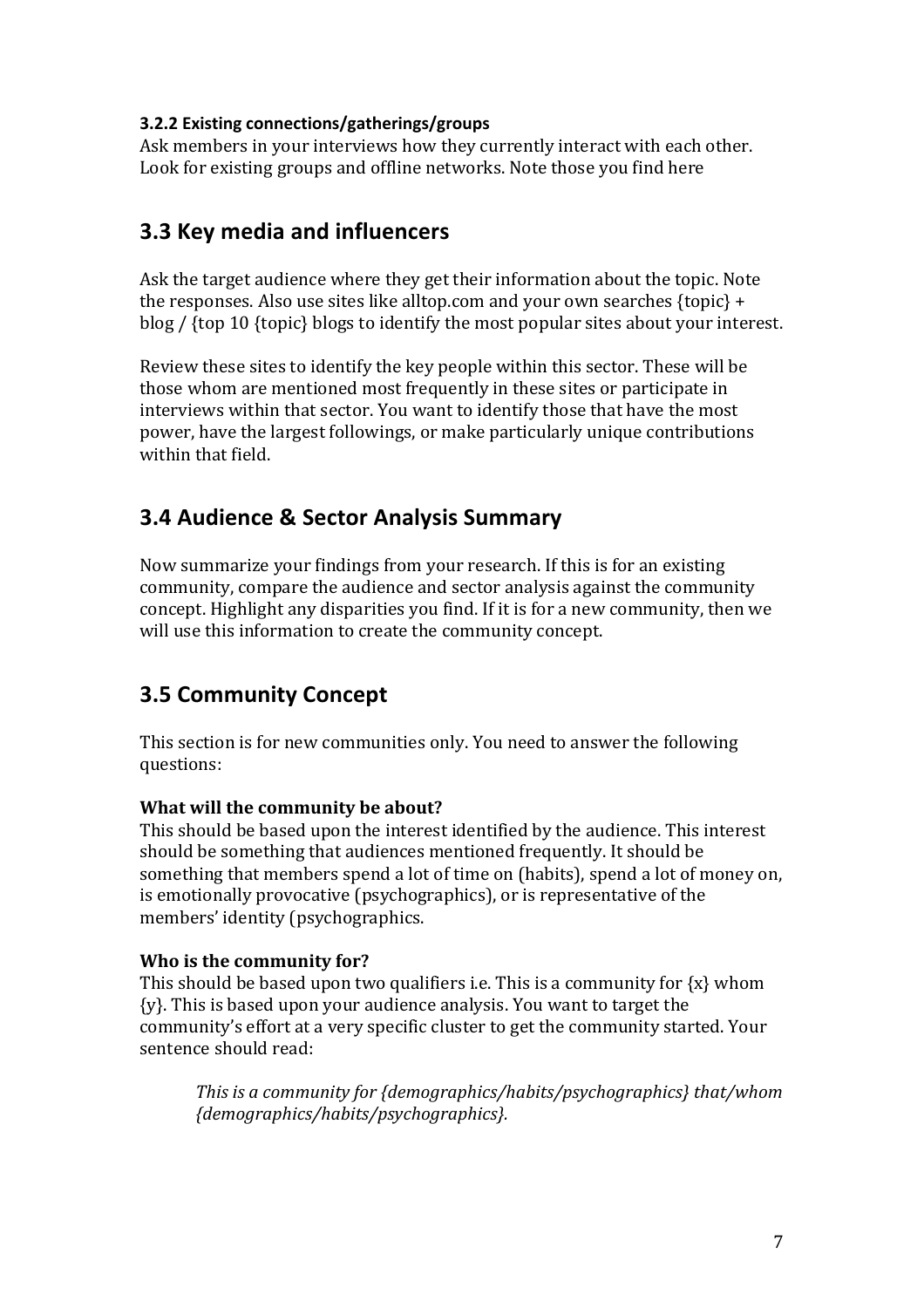#### **What type of community will this be?**

You should be developing the only community of its kind. Do not compete directly with existing communities. Use your sector analysis to identify what types of community (place, practice, action, interest, or circumstance) exist already and make your community unique.

This might mean making your community a hybrid (a community of practice/action – a community of financial professionals to change accounting practices). 

#### **What is the purpose of the community?**

This is partly answered by the questions above. However, you want to identify a purpose of the community that aligns with the motivations and needs of your audience. A community of interest, for example, might be the best place to discuss the latest news about that interest, plan events within that interest, create fan fiction about that interest, share memorabilia etc...

#### **What will happen in the community?**

This is where you identify the specific types of content, discussions, and activities which will take place in the community. Your answers should specifically be in line with the activities identified above.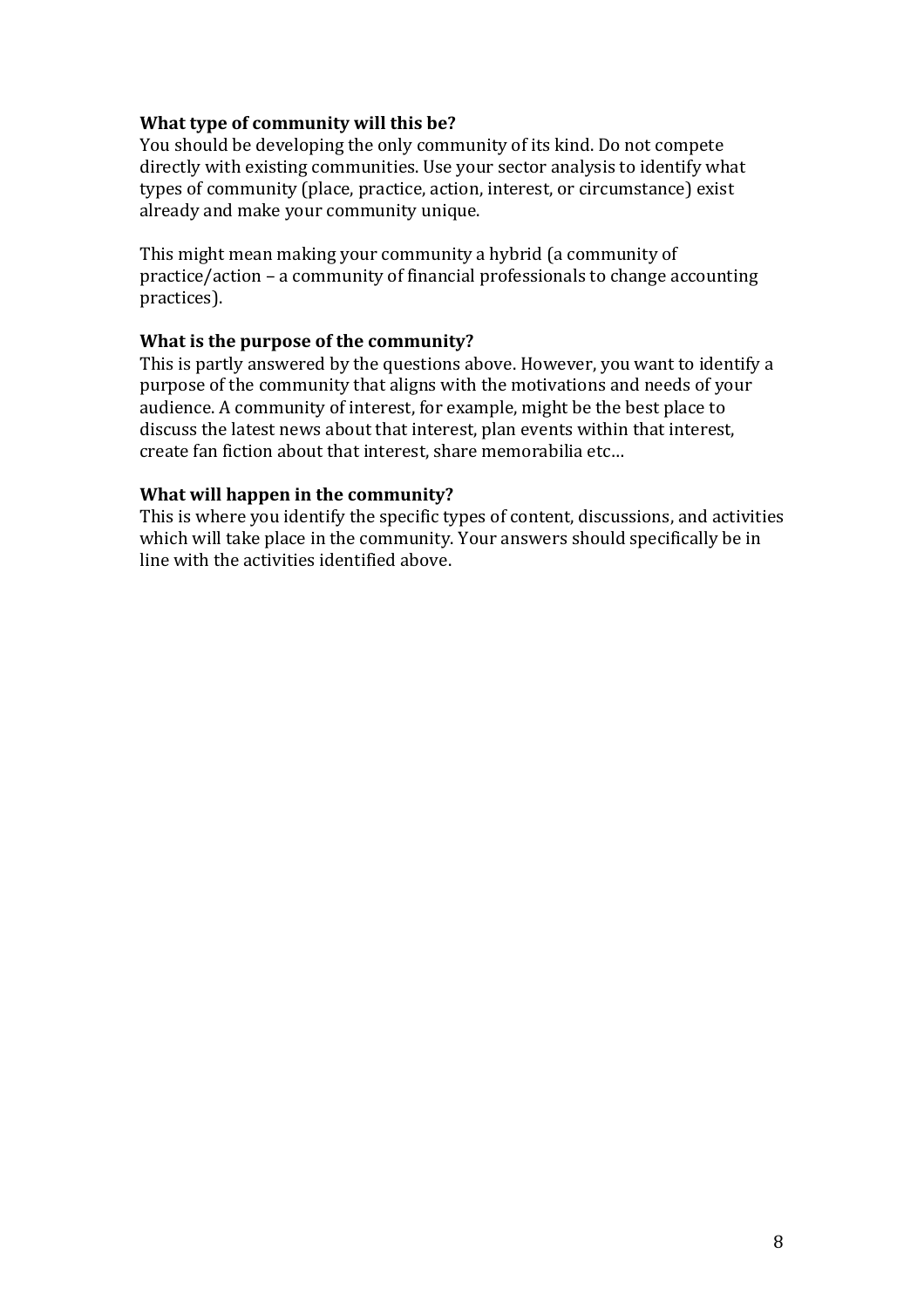## **4.0 Current Situation**

To understand the current state of the community, you need to measure the growth, activity, sense of community, and return on investment. This involves A LOT of data collection. Don't even think about writing this until you have data to support your conclusions  $-$  include graphs and figures to highlight that you're not making this up.

### **4.1 Community Health**

There is a difference between a community's health and its progress. First we want to review the health of the community through the prism of growth, activity, sense of community, and return on investment.

### **4.1.1 Growth**

Review the current levels of growth in the community through the membership lifecycle. You want to identify several figures here.

- 1) The number of active members per month (members which have made a contribution)
- 2) The number of new, unique, visitors per month (and sources of these members).
- 3) The number of new, unique, visitors that register (open confirmation email and click confirmation link).
- 4) The number of new, unique, visitors that make their first contribution.
- 5) The number of contributors still active after six months.

Identify where members are coming to the community from and where they are dropping out of the conversion process. List these stages in order of priority.

#### **4.1.2 Activity**

Review the current level of activity in the community. There are several clear metrics we need to identify here.

- The total number of posts per month
- The average posts per active member (try to remove the top and bottom 15%)
- The number of visits per active member
- Average time spent per active member
- Average number of pages per visit per active member
- Most common time members visit the site
- Total time spent on site

Not all platforms will give you all these figures, so you may need to use proxy figures (or use a better platform!).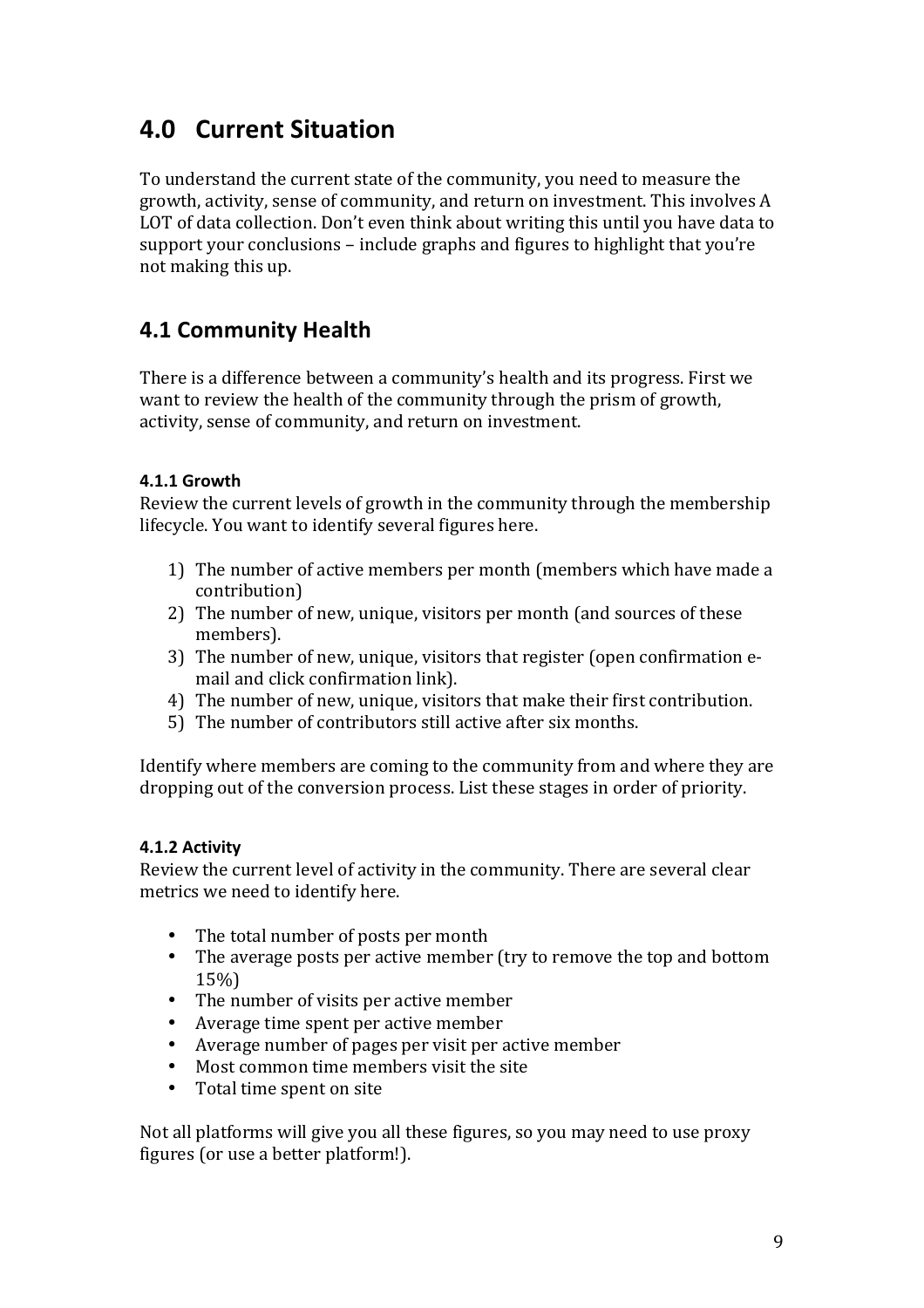From these figures, you should be able to see both what members are doing when they visit the community and the overall trends. If they're spending more time on the site, but participating less frequently, that indicates a problem.

The most common time will tell you when members visit the site. Highlight the trends that are a cause for concern here. List these in order of priority.

#### **4.1.3 Sense of Community**

The only way to measure this is to conduct a survey of a sample of your community members using the Sense of Community Index-2 (SCI-2). Make sure it's not just the most active members that respond, use reliable surveying techniques. When you do this survey you will notice two things:

- 1) The sense of community amongst members to a score between  $0 92$ .
- 2) Which elements (membership, influence, integration of needs, shared emotional connection) are most lacking.

The latter automatically highlights what areas of the community are of most concern to your audience. Over time, you will able be able to identify the trends (what's going up and down). Summarize your findings here

#### **4.1.4 Return on Investment**

Calculating the return on investment to an exact financial figure (or a reasonable range) is possible in every community. However, it is also too complicated to explain here. If you're interested, please sign up for module 3 of FeverBee's Professional Community Management Course where we cover this in some depth. 

After you have reviewed the return on investment, you should be able to determine if it's going up or down, and whether the community provides much value to the organization. This will highlight if you need to better integration the community with the organization.

Summarize your findings below the calculations.

#### **4.1.5 Community Health Summary**

You can now write a brief summary about the current health of the community. Highlight the biggest areas of concern.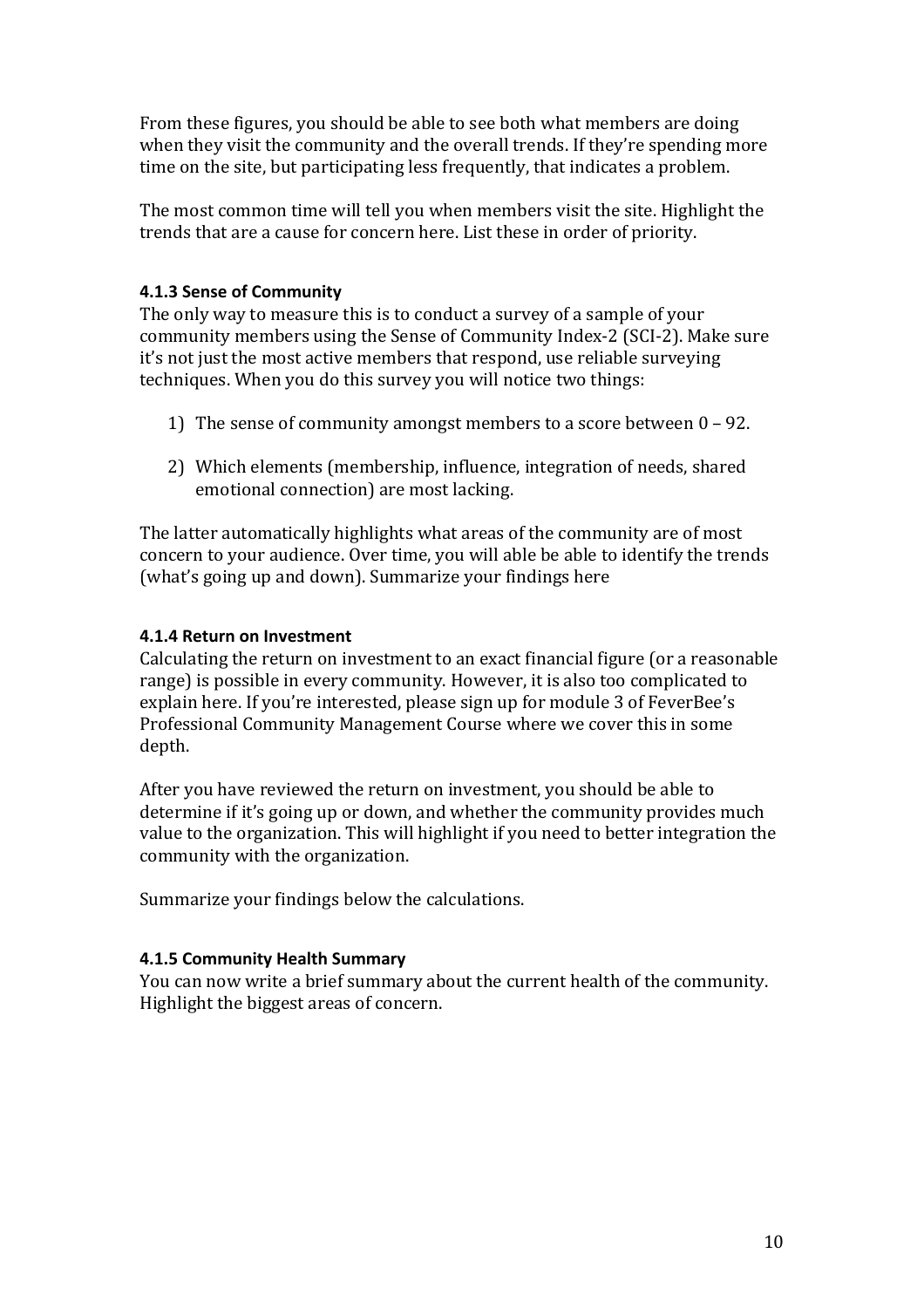### **4.2 Community Progress**

It's one thing to identify the health of the community and highlight areas of concern that need to be improved. This alone, however, won't develop the community. We also need to ascertain the *progress* of the community.

The actions you take to develop a community that's in the *inception* stage of the lifecycle is very different from the actions you take for a community in the *maturity* phase of the lifecycle.

You measure progress through the prisms of growth, activity, and sense of community. 

#### **4.2.1 Growth Progress**

You need to measure two figures here.

- 1) The number of new registrations invited in some manner by the community manager/organization (e.g. direct invites or messages to the mailing list). If possible, you can add a 'How did you hear about the community' to the registration form for a short period of time.
- 2) The number of member registrations to the platform.

This measures how many members registered and how many of those were invited directly by the community manager (or organization). If you subtract the former from the latter, you see how many *organic* visitors you had (members joining through sustainable channels).

If the number of organic visitors is twice that of those invited by the community manager, you've reached a critical mass of growth and are in the establishment phase. If more than 90% of your new members are from organic channels, you've reached maturity.

There are two caveats here. First, the community manager/organization must continue to invite the same number of people to the community. Second, ignore any surges from single channels. Surges distort the data (unless surges themselves are a pattern).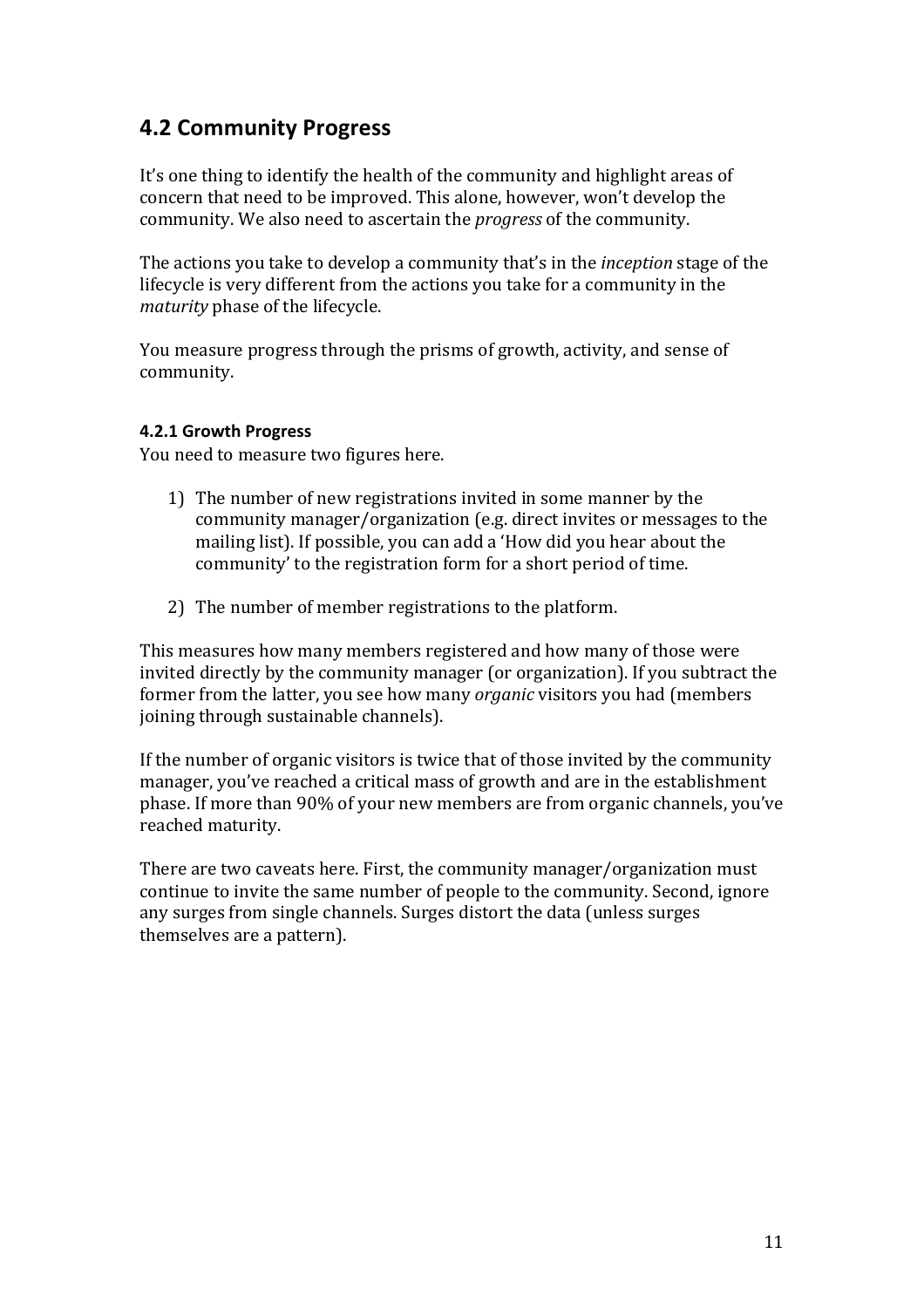#### **4.2.2 Activity progress**

You use the same process to measure activity. First you identify the three key figures.

- 1) The responses to discussions initiated by the community manager.
- 2) The responses to discussions initiated by the community.
- 3) The number of responses to *organic* discussions (initiated by the community.

Review if more than 50% of discussions are organic (critical mass), 90% of discussions are organic (maturity).

#### **4.2.3 Sense of Community**

This is already measured in the health. If your SOC is between 0 and 24, you're in inception/establishment, if it's between 24 and 48, you're in maturity. If it's  $48+$ vou're in mitosis.

#### **4.2.4 Summary**

Based upon the information above you can identify exactly where your community is in the lifecycle and what it needs to focus upon to move to the next stage of the lifecycle.

### **4.3 Current Situation Summary**

Now briefly summarize the entire current situation for the community. Highlight any internal issues, the health issues, and the issues that are preventing the progress of the community (e.g. low levels of activity per member, low sense of community etc...).

This whole section (collecting the data) should take about a month to properly complete. The next section should take about a day or two to complete.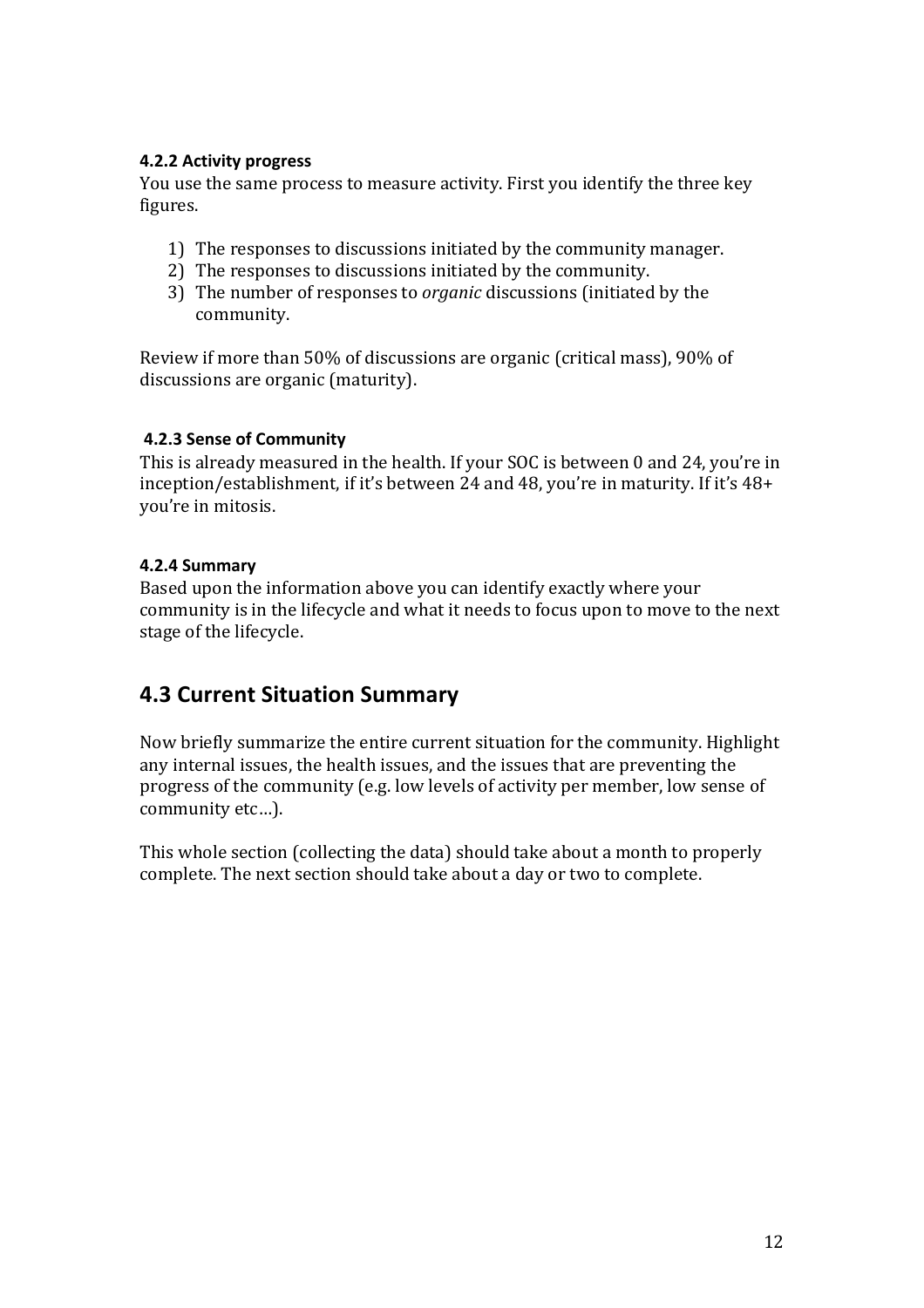## **5.0 Online Community Strategy**

Based upon this data, we can now establish the strategy of the community. I prefer to set 3-month goals as opposed to 12-month goals. You might feel differently, but we've typically found that 12-month goals are nice in theory, but feel too distant to matter right now. However, a community manager with 3months to hit fixed targets tends to work like crazy to hit them (especially if bonuses are involved).

The overall strategy at this stage is to resolve the internal issues and health issues, and further develop the community. The broad strategy will usually be to, either resolve internal issues, improve the health of the community, increase the development of the community, or improve the return on investment of the community. 

## **5.1 Objectives**

Summarize what you think you can achieve within the next 3 months. Be realistic, if you bite off too much here, you will demotivate yourself (or your community manager) in the future. This is really important; you need targets you can hit. Unrealistic goals help no-one. These objectives should be measurable and linked to the data we have discovered above.

Prioritize internal issues first, then health issues, and then progress issues. All objectives should be directly measurable. Some immediately goals might include:

- 1) **Ensure full understanding of community goals and process amongst all stakeholders**. The deliverable might be a signed document agreeing to the goals from all relevant stakeholders. Failing this, at least some visible support by e-mail from each relevant stakeholder.
- 2) Stabilize the decline in posts per active members in the community. This is directly measurable by your metrics that will show whether the decline has continued or has been reversed
- 3) **Increase the sense of community between members to 24**. This is measurable by the SCI-2 index and is a clear target with fixed actions that help develop the community.

These are purely examples. When you begin this process, your objectives will gradually shift after each three-month interval, from internal, to health, to progress, to ROI (assuming your community is not already a health community in maturity).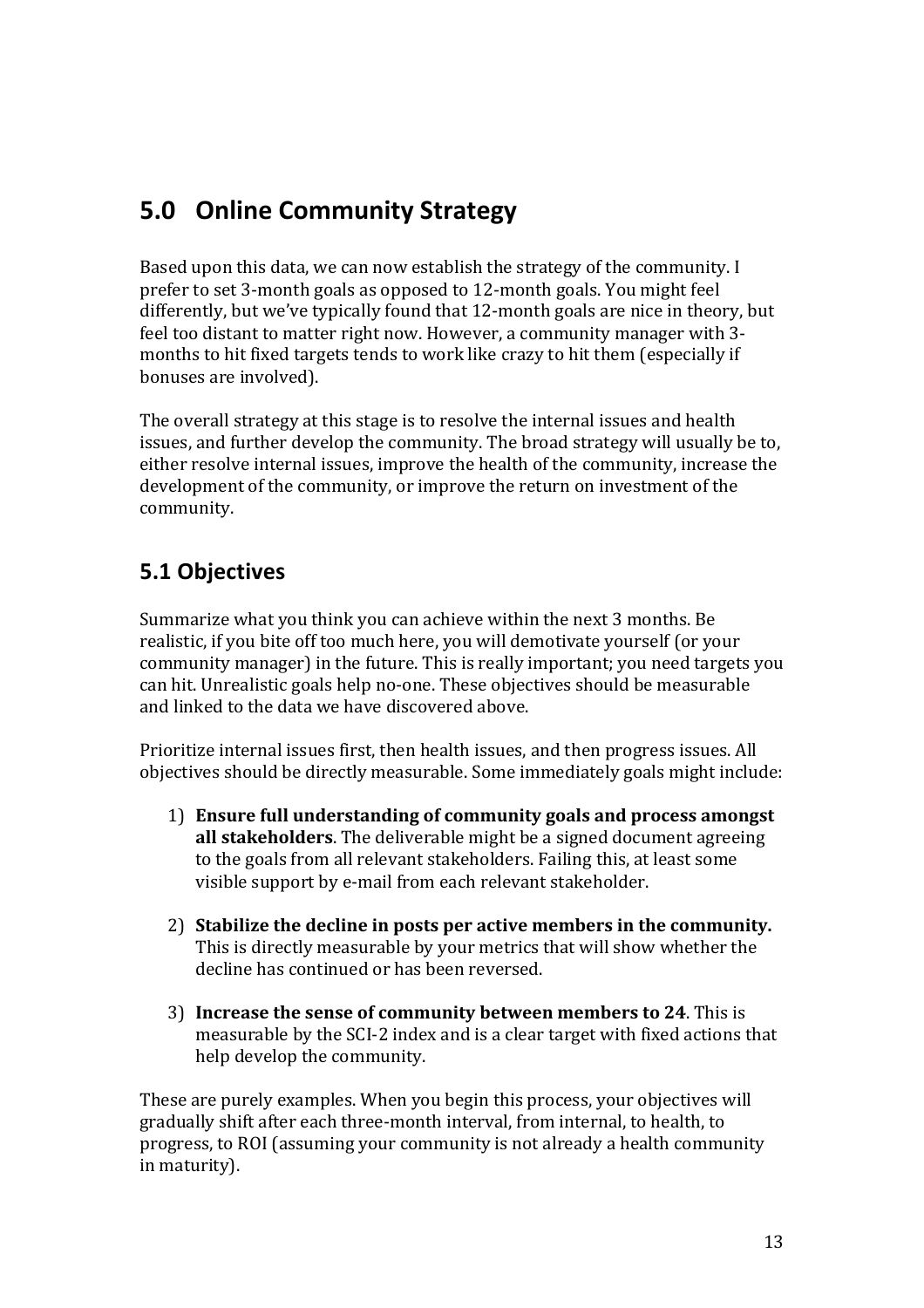### **5.2 Tactics**

The way you implement a community strategy is through the community management framework. There are eight elements to this framework. We have shown these below. They cover all the internal and external processes involved in the community. You establish targets for each of these.



- 1) **Strategy**. Collect data, establish the ongoing strategy for the community, and develop an action plan for the community. This is the purpose of this document.
- 2) Growth. Increase membership of the community.
- 3) **Moderation**. Removing obstacles to participation and encouraging contributions.
- 4) **Events & activities**. Facilitating events & activities to keep members engaged.
- 5) **Relationship & influence**. Building relationships with key members and gaining influence within the community.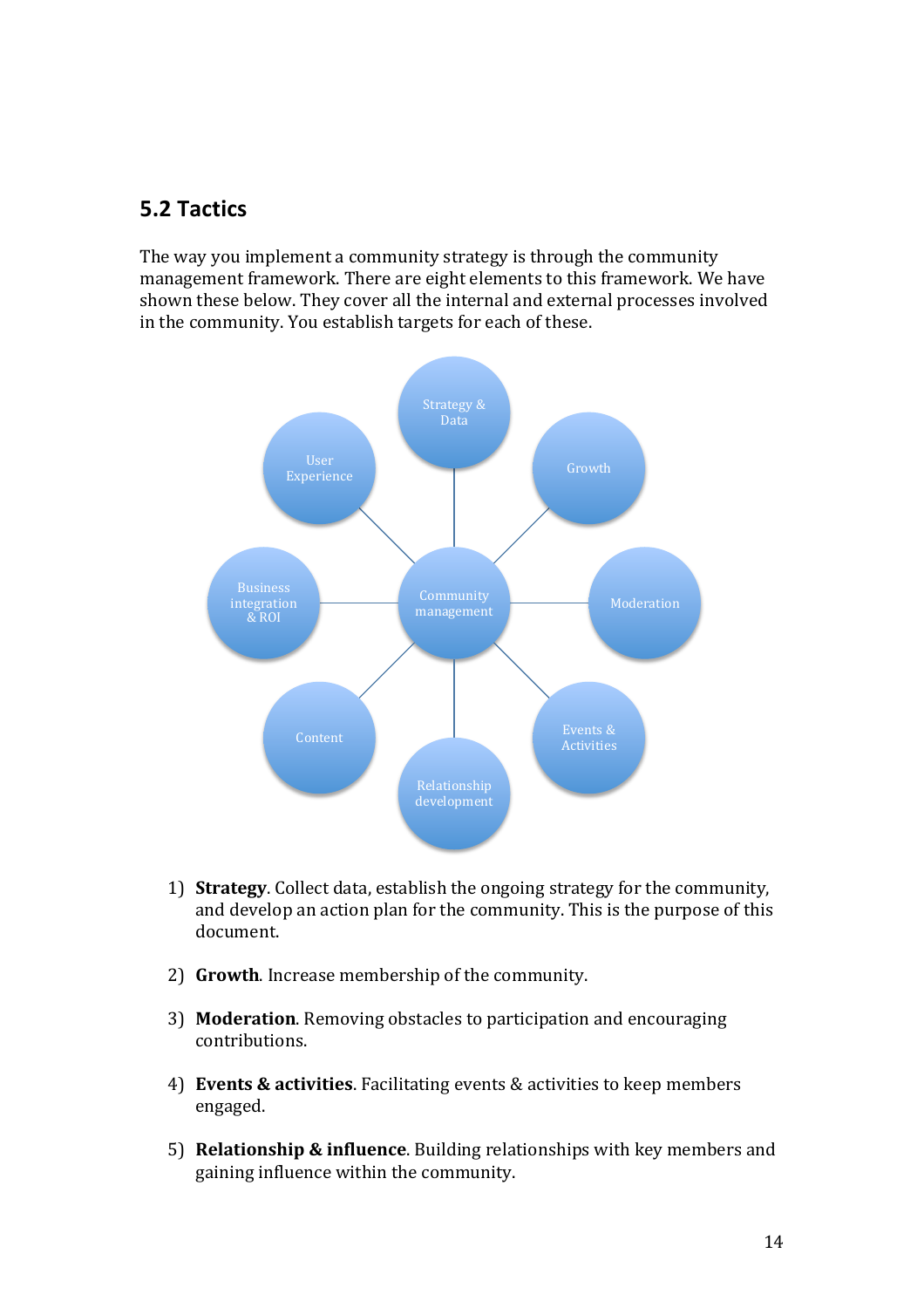- 6) **Content**. Creating and editing content for the community.
- 7) **Business Integration**. Advocating internally within the organization and integrating business processes with community efforts.
- 8) **User experience**. Improving the community platform and community participation for members.

(don't include the above, it just illustrates how we put the actions together)

### **5.3 Growth**

If your objectives are related to growth, here you identify what activities you will take to sustain the right sort of growth. Be very specific here. Detail exactly what your interventions are, who you will approach, what you will tell them, what data you have to support your conclusions.

If you're going to improve the newcomer to regular conversion ratio, then specify what interventions you will undertake. For example:

• Create a newcomer-specific area. To reduce the social fear of participating, we will create a specific newcomer area within the community to encourage contributions from members whom have just completed the registration process. This will be filled with common questions received from newcomers (e.g. *What equipment is best for a first-time skier, best places to book a ski trip*). We will approach five of the top regulars to help answer these questions and look after the newcomers. 

### **5.4 Moderation**

If your objectives are related to moderation (initiating discussions, increasing the number of posts, steering the community etc..) list the activities you will take here. Again, be very specific. Highlight exactly what discussions you will initiate, why those discussions (use an audience analysis for this). Also detail any necessary concentration or dissipation of activity.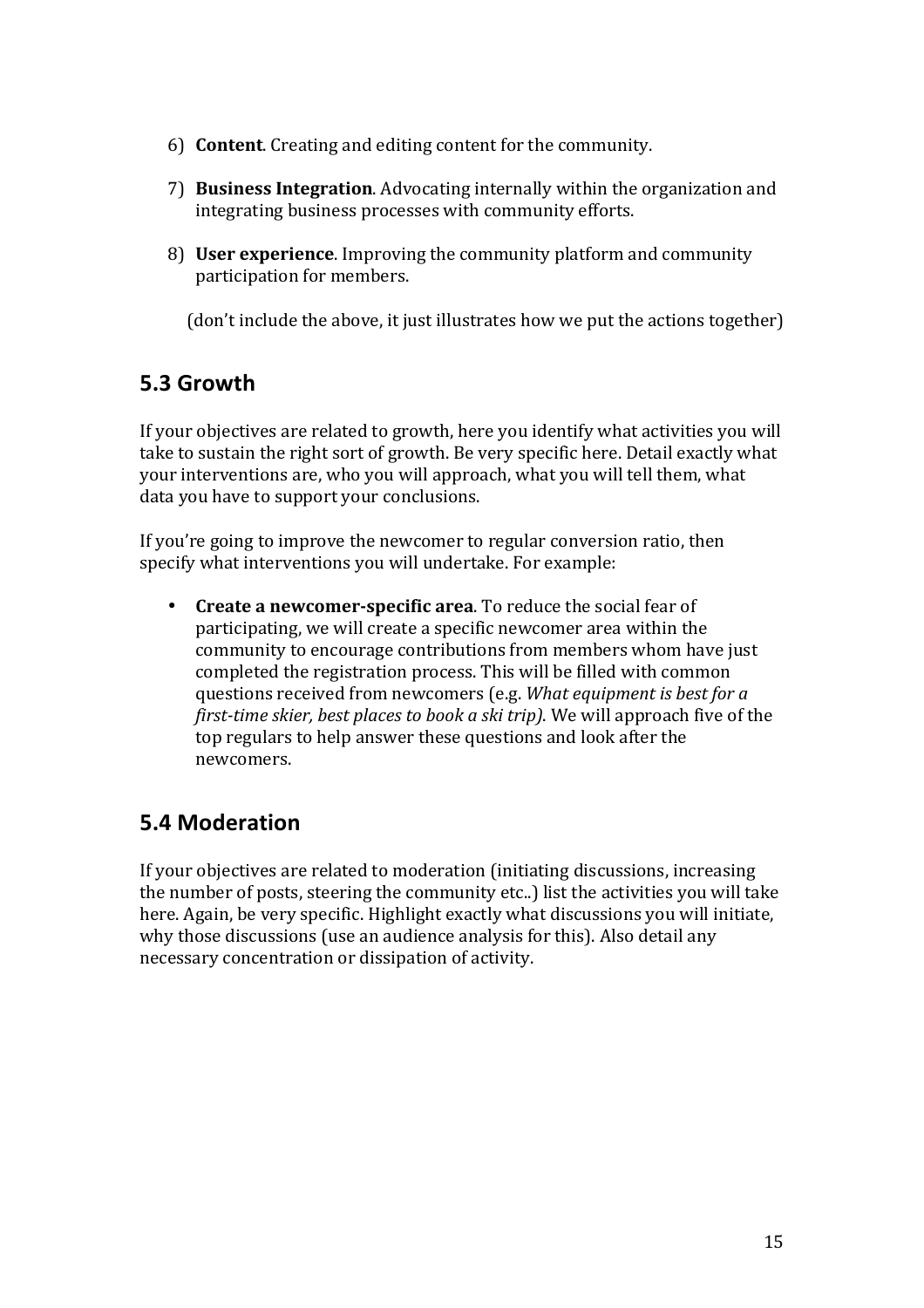### **5.5 Events & Activities**

List here any events and activities that will take place in your community. Again be specific about what events you need. You know, for example, that events increase the sense of community amongst members. You might therefore aim to introduce more of these.

### **5.6 Relationships & Influence**

Detail any tactics you will undertake to increase your influence in the community, recruit volunteers, or establish important relationships. Identify specifically who you intend to build relationships with (by name) and your approach to achieve it, and then plans to benefit from those relationships.

### **5.7 Content**

List what categories of content you intend to create, explain why this sort of content, and then outline specifically what content you need. I prefer to use the headlines here to indicate what the content will be about in the community. The content you create should be linked explicitly to the audience analysis.

### **5.8 User Experience**

This is website specific. Use your data to identify any potential website issues that might need to be changed. This may also involve some environmental scanning (e.g. what technology is relevant?). List any changes that will be made to improve the user experience.

### **5.9 Business Integration**

In this section highlight any actions will be undertaken internally to support the community. This might include training sessions, internal meetings to gain stakeholders support, releasing exclusive news to the community first etc...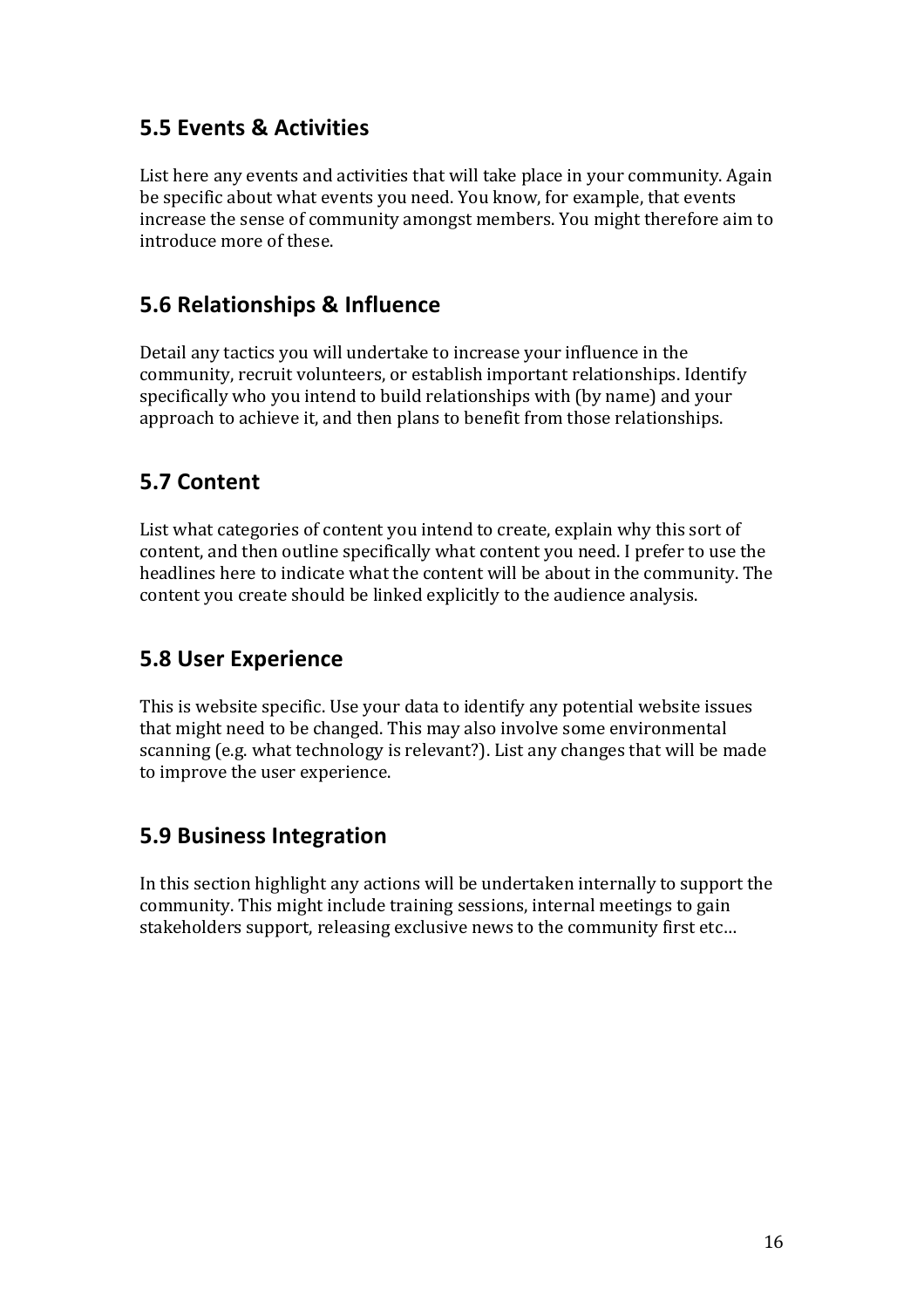## **6.0 Action Plan Calendar**

Now create a calendar that lists what activities will be undertaken every day for the next few months. Highlight a rough estimate of how much time each activity will take

Now you can see what activities will take place, on which day and how long it will take. Does everything you listed above fit into the calendar? Do you have enough time for everything? If not, remove the lower priority tasks and put that into the next three months.

Most importantly, make sure you do the items that are on the calendar before you undertake the reactive tasks in the community.

You can use our framework here:

http://course.feverbee.com/CalendarTemplate20.xlsx

Don't forget that measurement is also going to take up a lot of your time. Allocate around two hours per week or a straight eight hours per month.

Congratulations, you now have a strategy through which you can track the progress of both your community and your community manager.

## **Become a World-Class Community Manager**

On September 30th, we're relaunching our Professional Community Management course.

This course will provide you with the skills, knowledge, and resources to build thriving online communities for your organization.

The course is fully online and includes:

- Live and recorded lessons
- Guest speakers from throughout the industry
- Over 100,000 words of written material
- Our own template scripts, templates, and strategies<br>• Inlimited personal coaching
- Unlimited personal coaching
- Access to our digital library of case studies
- Graded assignments to ensure the community manager has reached a high level
- A certificate of completion